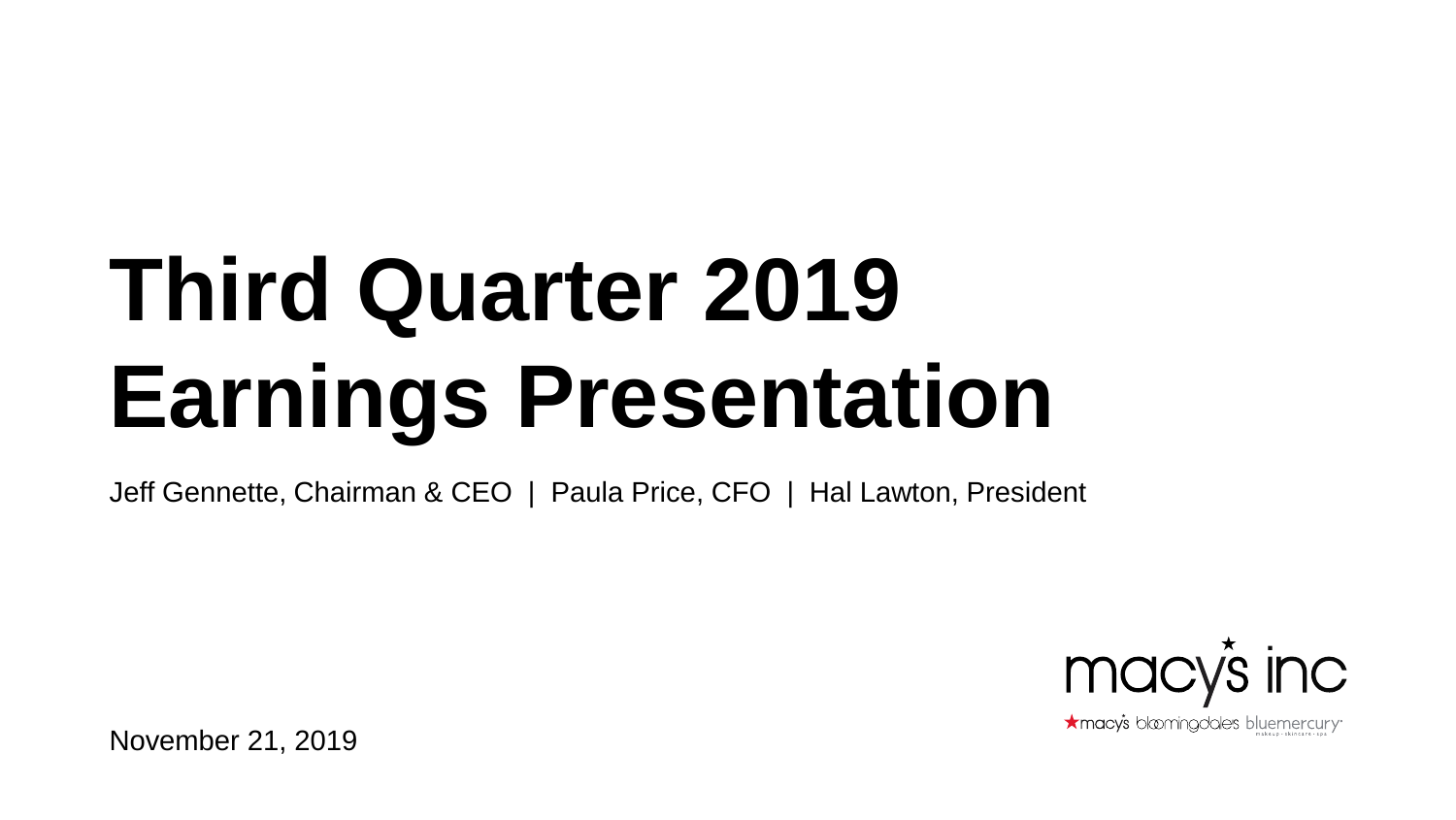### **Safe Harbor Statement**

All forward-looking statements are subject to the safe harbor provisions of the Private Securities Litigation Reform Act of 1995. These forward-looking statements are subject to risks and uncertainties that could cause actual results to differ materially from the expectations and assumptions. A detailed discussion of these factors and uncertainties is contained in the company's filings with the Securities and Exchange Commission.

This presentation includes diluted earnings per share amounts that exclude the impact of certain financial statement items. Additional important information regarding these non-GAAP financial measures as well as others used in the earnings release can be found on the Investors section of our website.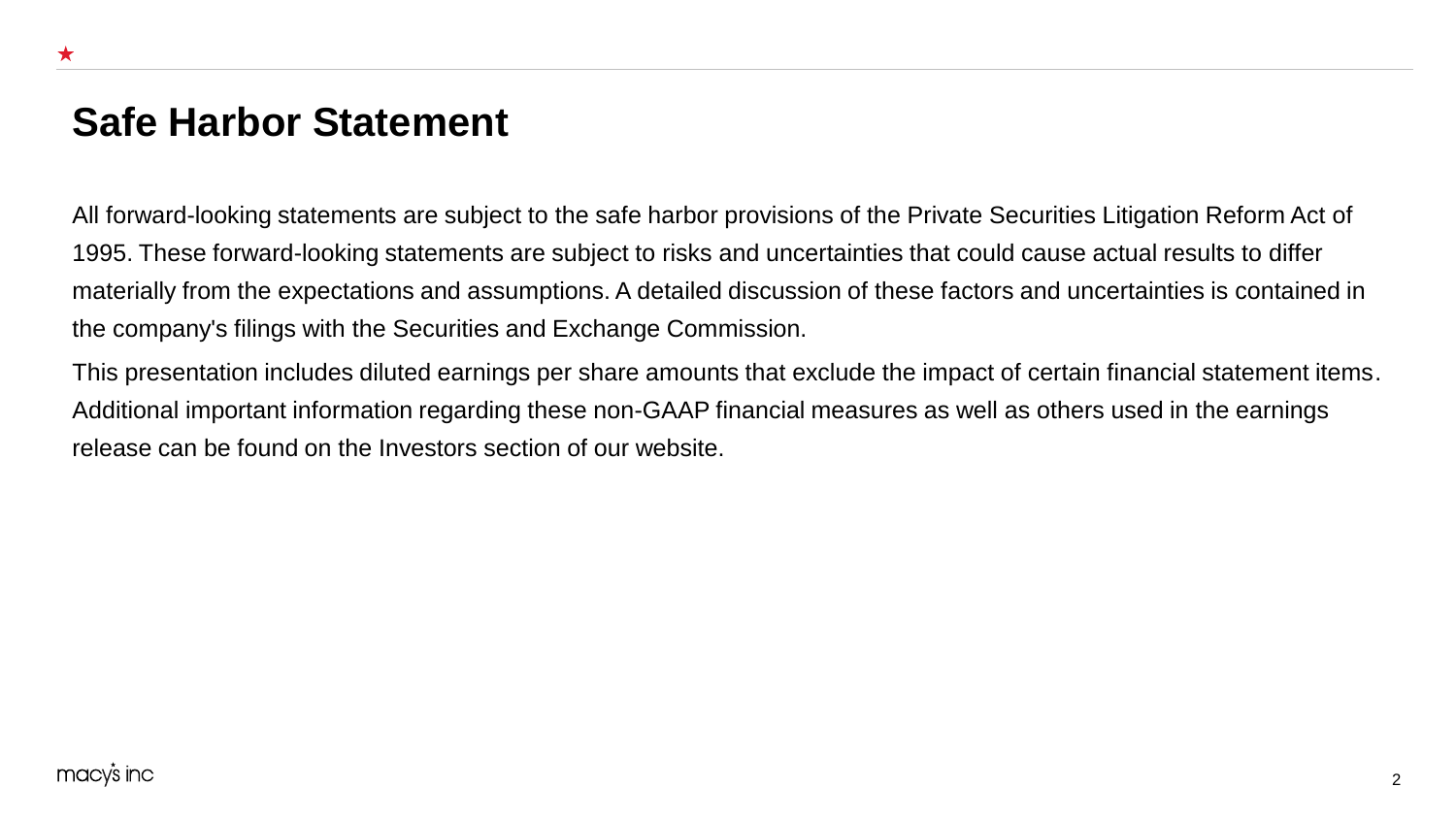# **3Q19 Highlights**

 $\star$ 

- Third quarter sales decline driven by:
	- Soft international tourism
	- Weaker than anticipated performance in lower tier malls
	- Late arrival of cold weather
	- Temporary impact on e-commerce due to site improvements in preparation for holiday
- Cleared excess inventory we faced earlier in the year; Comp inventory flat in the quarter
- Improved margin compression in the third quarter vs. Q2 due to more balanced approach to sales and profit
- Strategic initiatives all complete in time for holiday
- Confident in holiday strategies
- Lowering full year sales and earnings guidance to:
	- Owned plus licensed comparable sales: down 1.5% to down 1.0%
	- Adjusted diluted EPS: \$2.57 to \$2.77
	- Adjusted diluted EPS excluding Asset Sale Gains: \$2.20 to \$2.40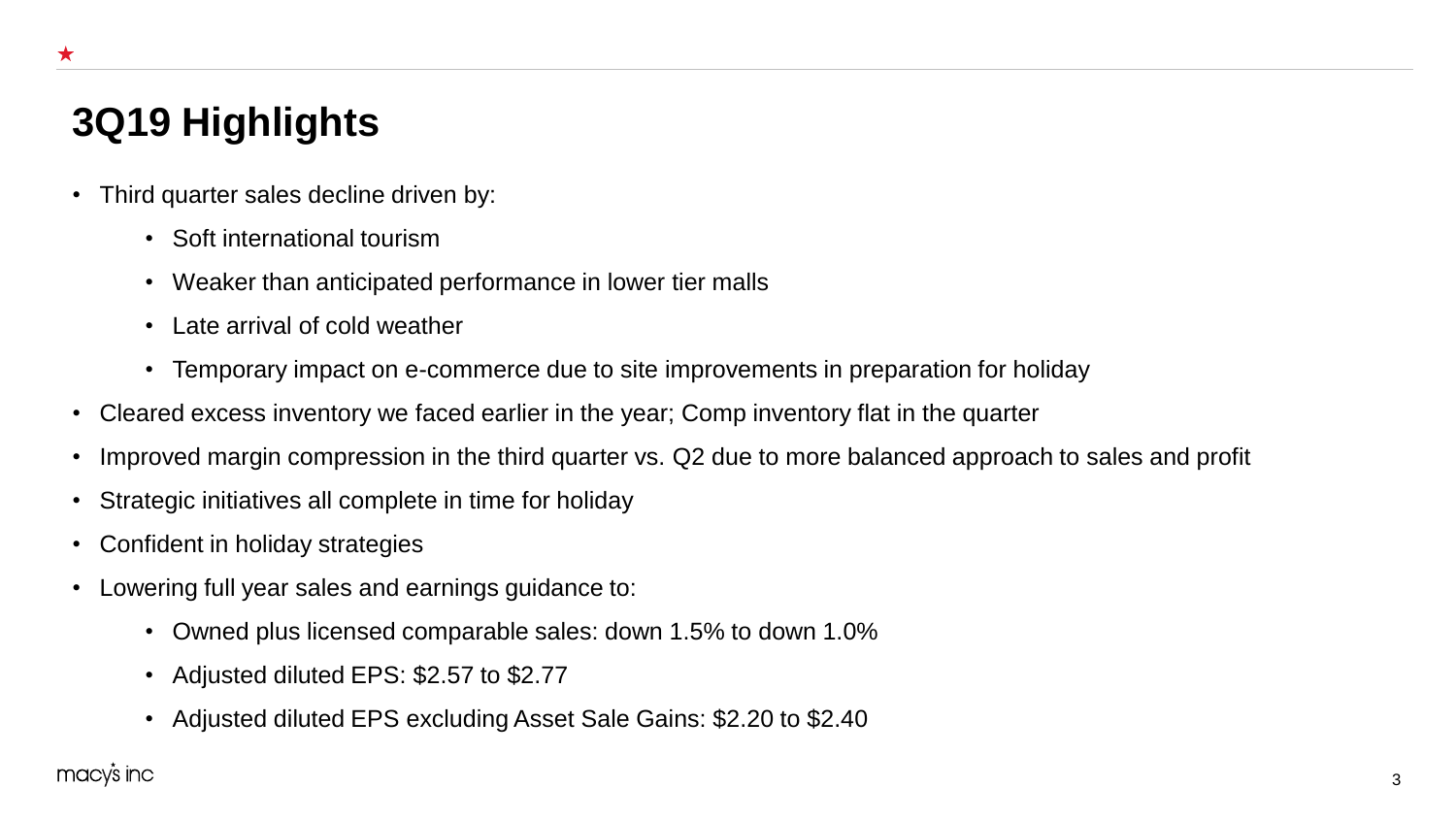# **Third Quarter Snapshot**

| in millions except per share figures and percentages | <b>3Q19</b>      |
|------------------------------------------------------|------------------|
| <b>Net Sales</b>                                     | \$5,173          |
| Comp sales - owned                                   | (3.9)%           |
| Comp sales - owned + licensed                        | (3.5)%           |
| Credit card revenues, net                            | \$183            |
| <b>Gross margin</b><br>Gross margin rate             | \$2,067<br>40.0% |
| SG&A<br>SG&A rate                                    | \$2,202<br>42.6% |
| Gains on sale of real estate                         | \$17             |
| <b>GAAP Diluted EPS</b>                              | \$0.01           |
| <b>Adjusted Diluted EPS</b>                          | \$0.07           |
| <b>Adjusted Diluted EPS Ex Asset Sale Gains</b>      | \$0.03           |
| <b>Comp Inventory</b>                                | Flat             |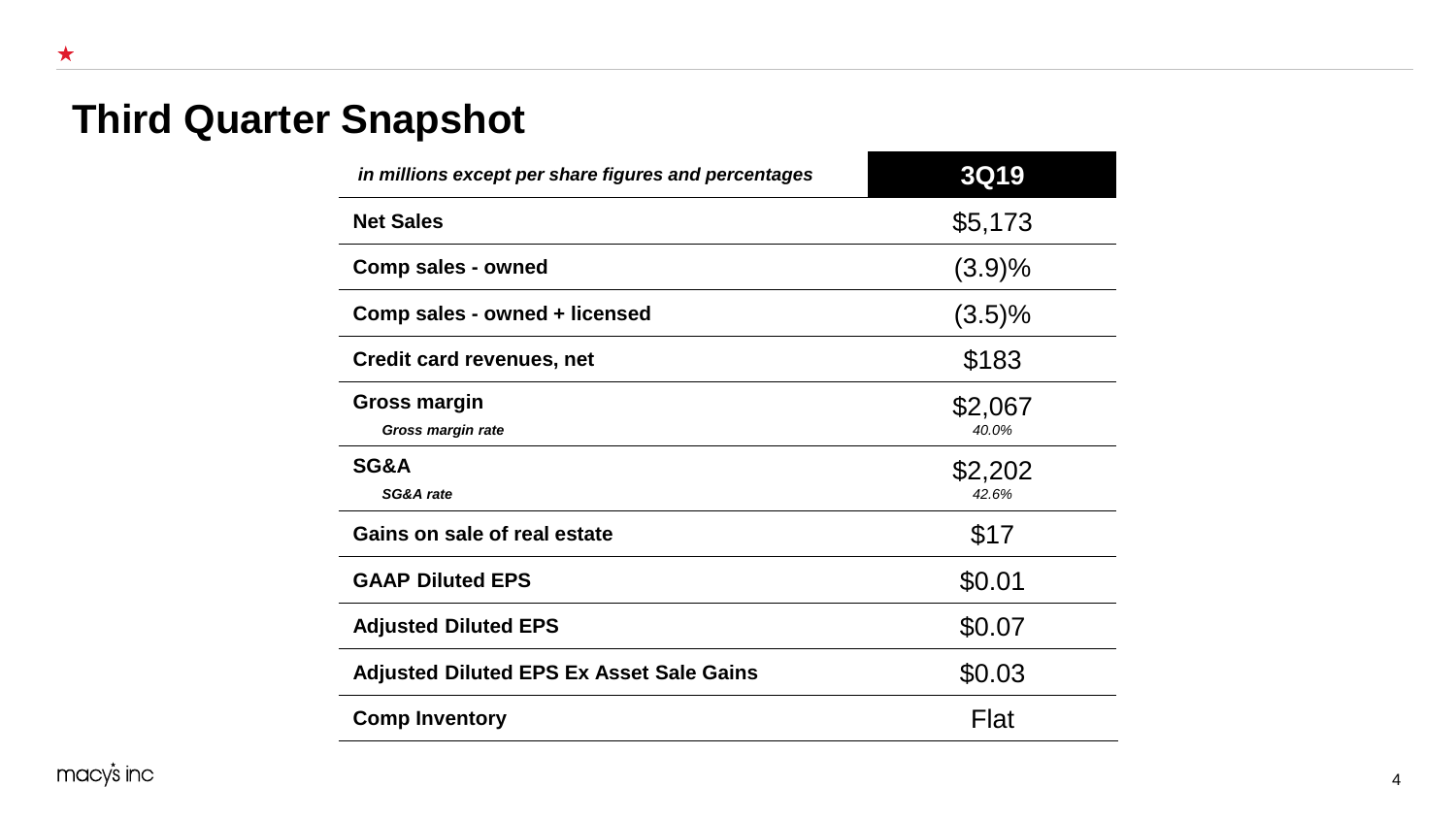# Growth 150 Overview **Q3 Update**

- **Growth investment model**: upgrades to facilities, fixtures, staffing, assortment and customer service to build a scalable model for brick & mortar growth
- **Scaled to another 100 locations in 2019**: implemented the growth investment model to next 100 stores
- Comprises approximately **50% of Macy's brick & mortar sales**

- **Work on the Growth150 stores is complete**
- **Growth stores continue to outperform the rest of the fleet, validating our investments in this initiative and giving us greater confidence in our outlook for this important segment of our store fleet**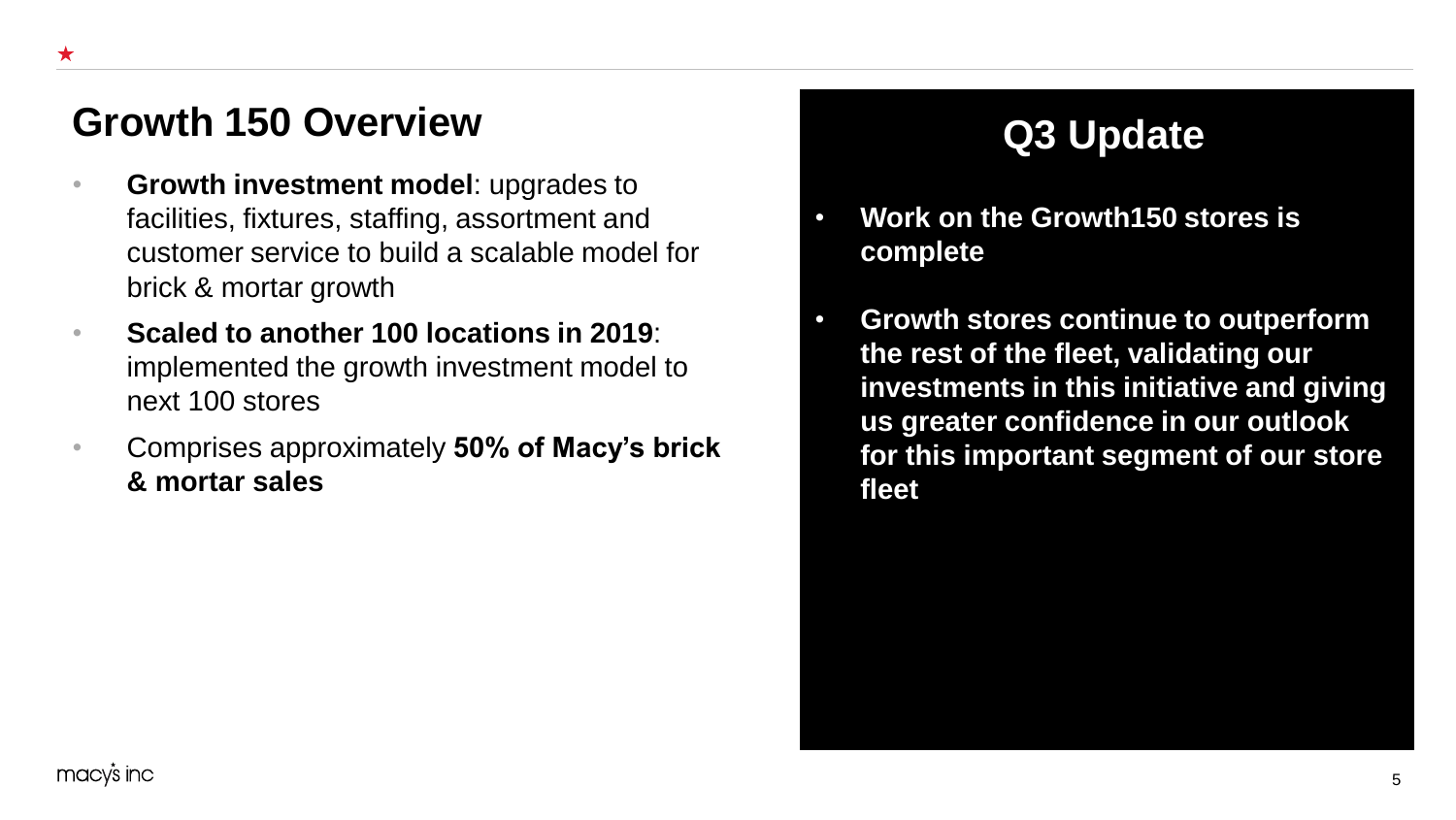### **Backstage Overview <b>Calculary Q3 Update**

- **Macy's on-mall, off-price business**: 215 locations within Macy's stores nationwide and 7 freestanding locations at the end of Q3 2019
- Dedicated Backstage distribution center up and running
- **Average total store lift more than 5% in 2018**: for all locations with Backstage store within a store
- **Cross-shopping in 2018**: ~15% of our customers are shopping Backstage and the main store; Backstage driving ~2 more trips with crossshopping customers spending ~25% more

- **Opened 50 locations year-to-date**
- **Backstage sales exceeded expectations in the quarter**
- **Backstage locations open for more than 12 months continue to comp mid-single digits and have improved margin and turn**
- **Strong performance in Ready-to-Wear, Active, Intimate categories**
- **Kid's category has been a standout, with customers responding to a mix of brand and classifications in apparel and toys**
- **Strong improvements in Shoe business**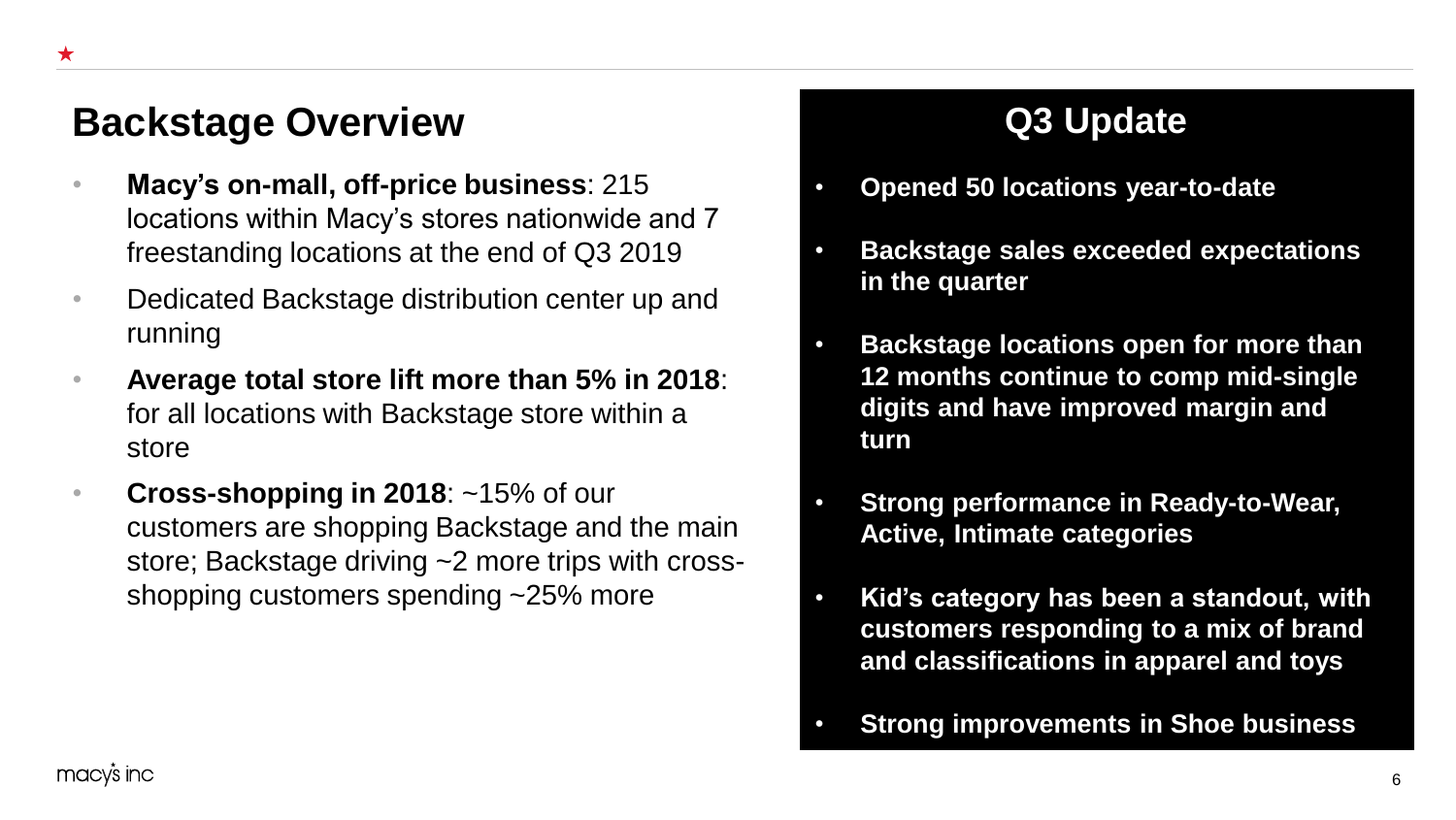# **Destination Businesses Overview <b>Q3 Update**

- **Competitive advantage:** drive cross-shopping to take advantage of department store model
- **Six categories represented ~37% of total 2018 sales**
- **Allocating additional resources to gain market share:** 
	- Macy's is in the top market share within each of these 6 areas
	- Deliver higher ROI and profitability than the balance of the business
	- Opportunity to increase cross-shopping and grow share of wallet

### **Product** Best brands **Exclusive** content, Higher AUR **Environment** Improved online and in-store experience, including new shops, fixtures and technology **Marketing** Focus on special events and online personalization **Staffing** Top managers and selling colleagues are being put in these departments

• **Particular strong performance in Mattresses, Fine Jewelry, Fragrances, Dresses, and Men's Active and Tailored**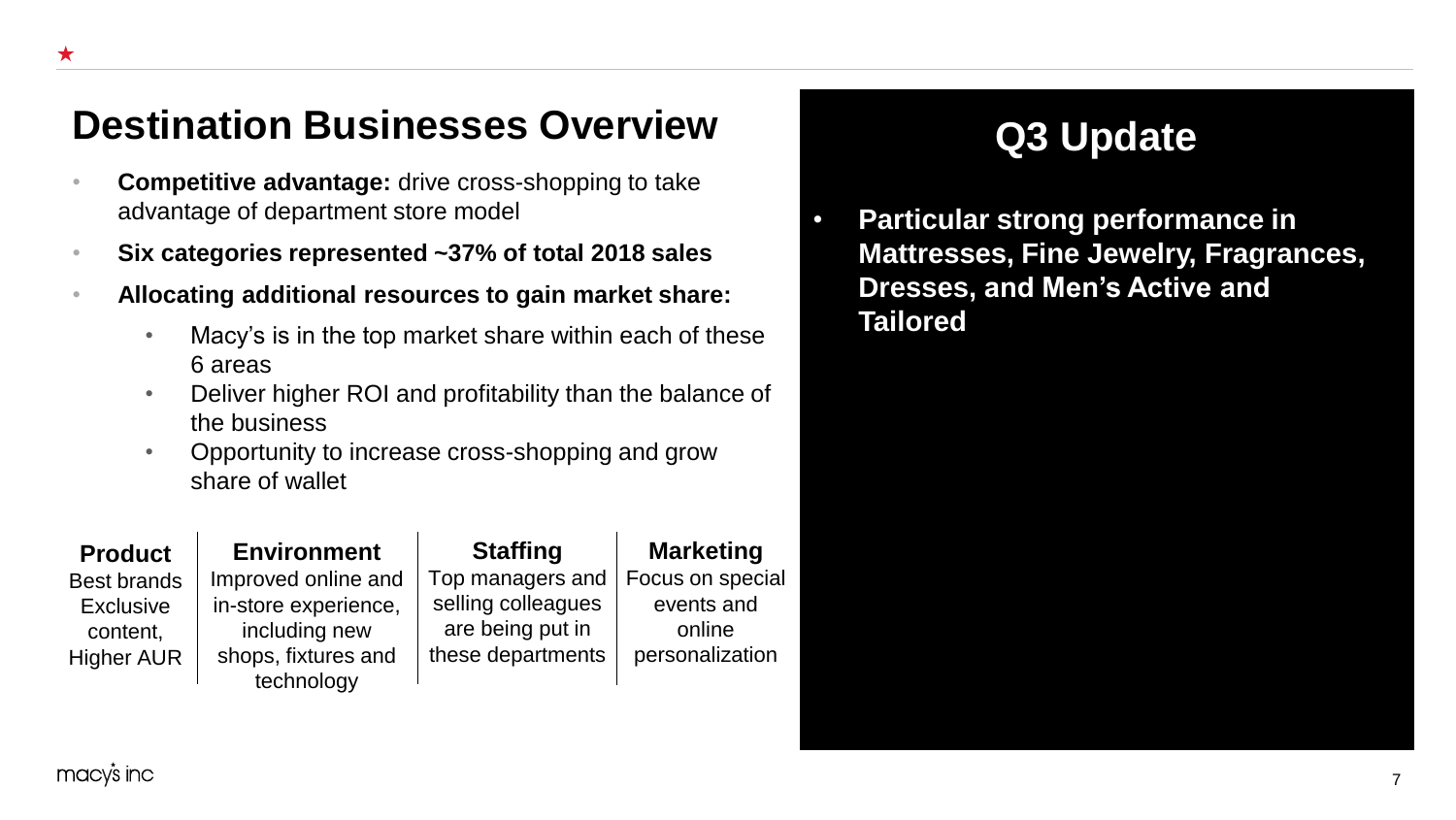# **Mobile Overview Q3 Update**

- **Delivered more than \$1 billion** in sales through mobile apps in 2018
- **Fastest growing channel;** Expect outsized growth in 2019

- **Triple digit growth in app downloads year-to-date and significant growth in our mobile active users as we continue to improve the experience**
- **Improved our app and redesigned frontend experience to a more elevated design**
- **Introduced new features: updated store maps to help navigate local store, quick barcode pickups of online orders, and quick pay using in- app wallet**
- **On track to exceed our goal of delivering \$1.5 billion in sales through app**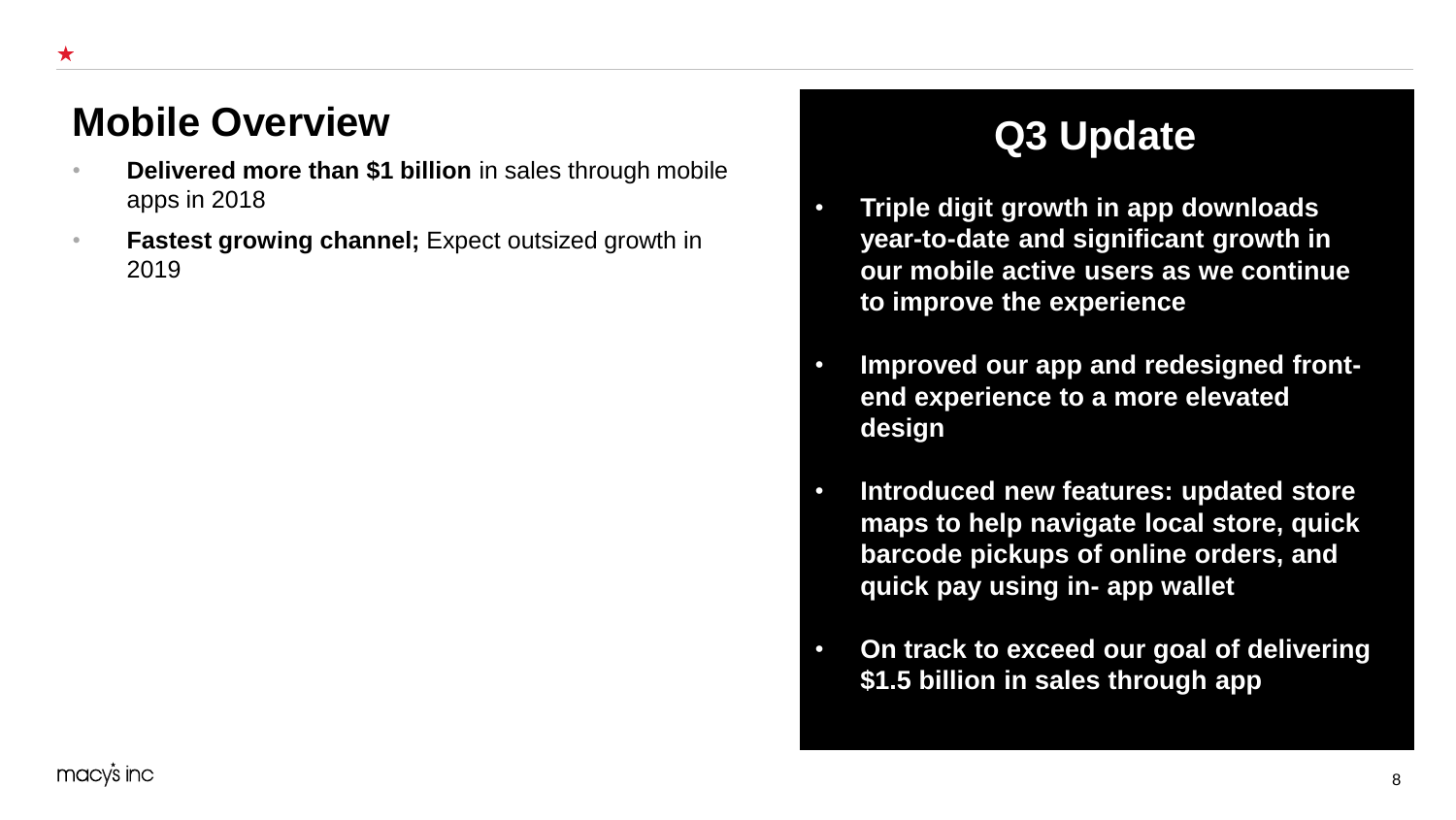# **Vendor Direct Overview <b>Q3 Update**

### • **Expansion of online assortment**

- Nearly doubled SKUs online since the expansion in early 2018
- Includes products from our existing national brands and the addition of new brands and categories

• **Digital growth**

- Approximately 10% of online sales now come from Vendor Direct
- Increases customer consideration and site traffic
- **Vendor direct only has upside:** It adds sales and profit, and increases both customer satisfaction and traffic to the site
	- Vendor direct sales run through the P&L the same as every other owned sale does; there is no license fee or 'take rate'
- **It's high ROIC:** there is no capital or inventory investment

- **Added nearly 1,000 new vendors and one million new SKUS year-to-date**
- **Expanded into new categories, including Home, Men's and Kids and Center Core**

### macy's inc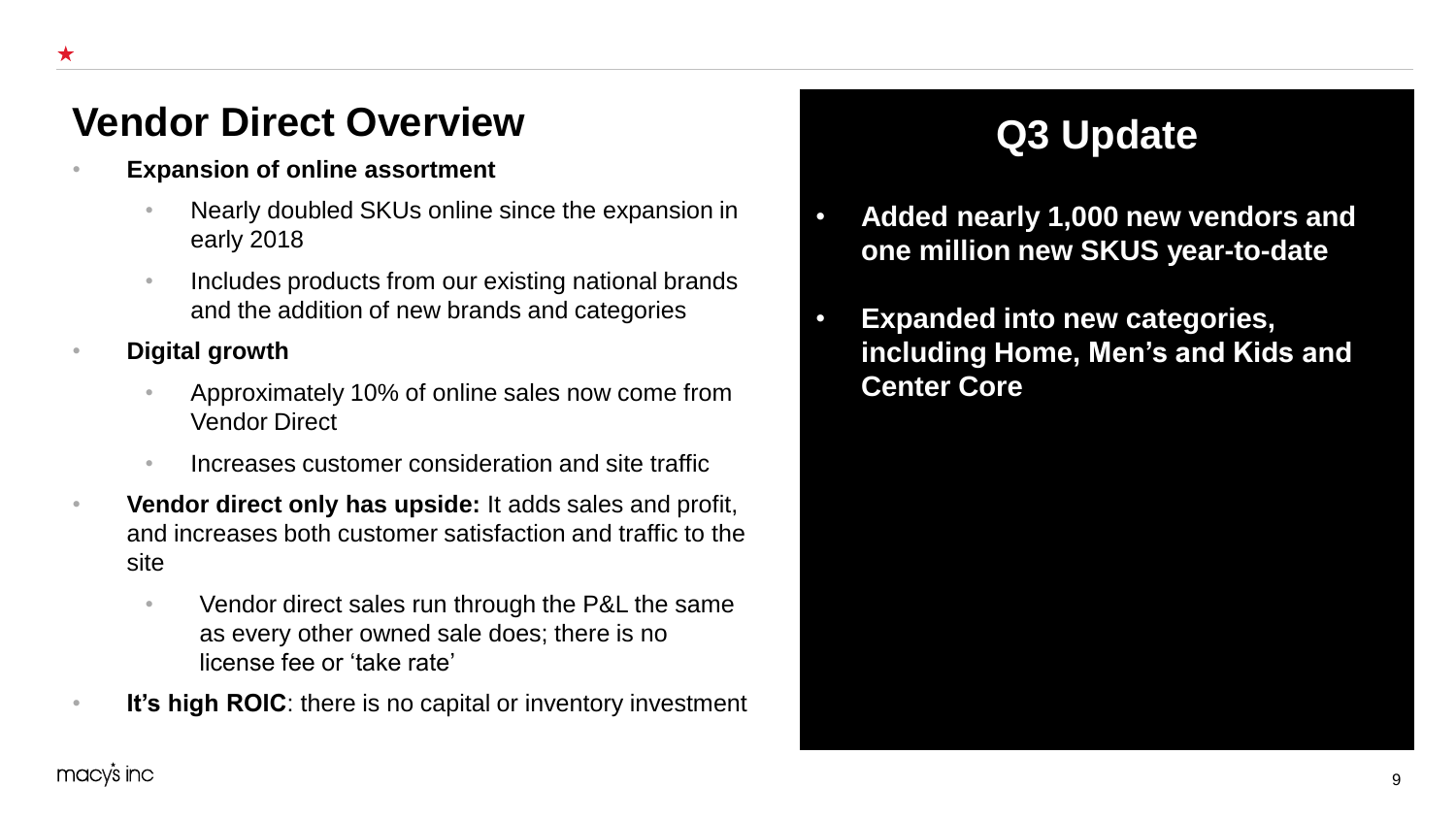### **MULTI-YEAR PRODUCTIVITY PROGRAM: CHANGING THE WAY WE WORK**



 $\star$ 

**Supply Chain**

• Build a best-inclass Supply Chain with greater flexibility, lower cost and improved speed



**Merchandising Mix & Pricing**

• Optimize pricing: targeted markdowns based on local demand

- **Optimize** promotions through enhanced systems and calendars
- Monetize website
- Manage media and production spend

| П | п<br>П | ι<br>Π | Ц<br>П |  |
|---|--------|--------|--------|--|
|   |        |        |        |  |

Offset wage increases through productivity and self-service initiatives



**Marketing Stores** Private Brand **Sourcing** 

• Reduce costs through global sourcing strategies, materials management and enhanced negotiations



### **Indirect Spend Procurement**

**Negotiating** favorable rates and terms

**Transformative program will add to ongoing disciplined expense management**

macy's inc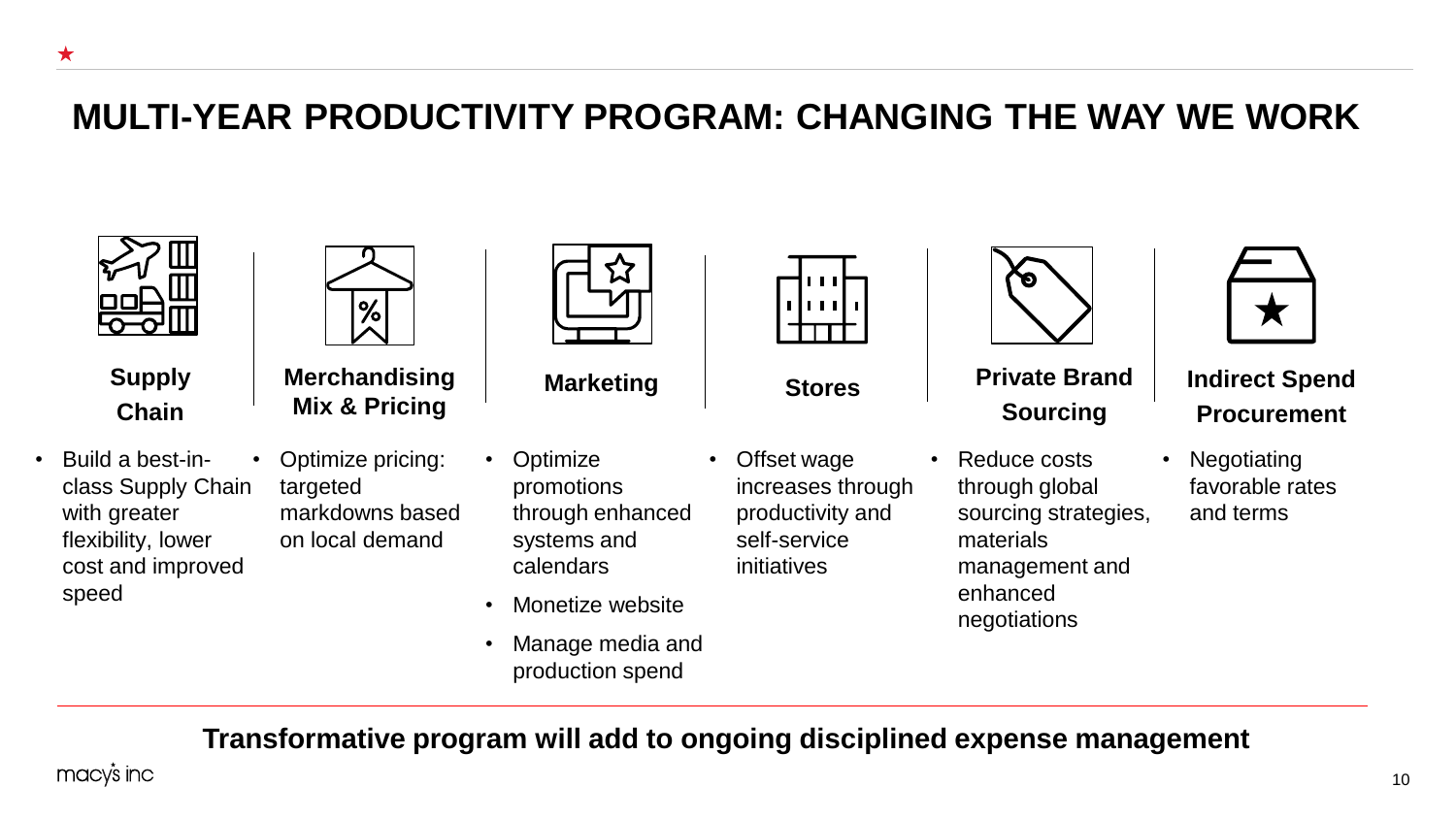### **Bloomingdale's and Bluemercury Q3 Highlights**



- Bloomingdale's saw strongest performance in stores year-to-date
- Business was led by Luxury Fragrances, Salon Shoes and Contemporary Ready-to-Wear
- Opened 39th Bloomingdale's store in Norwalk, CT



- Bluemercury had a strong quarter with double-digit sales growth
- Opened four stores in the quarter
- Launched its first loyalty program, Bluerewards; 30% of customer base has already enrolled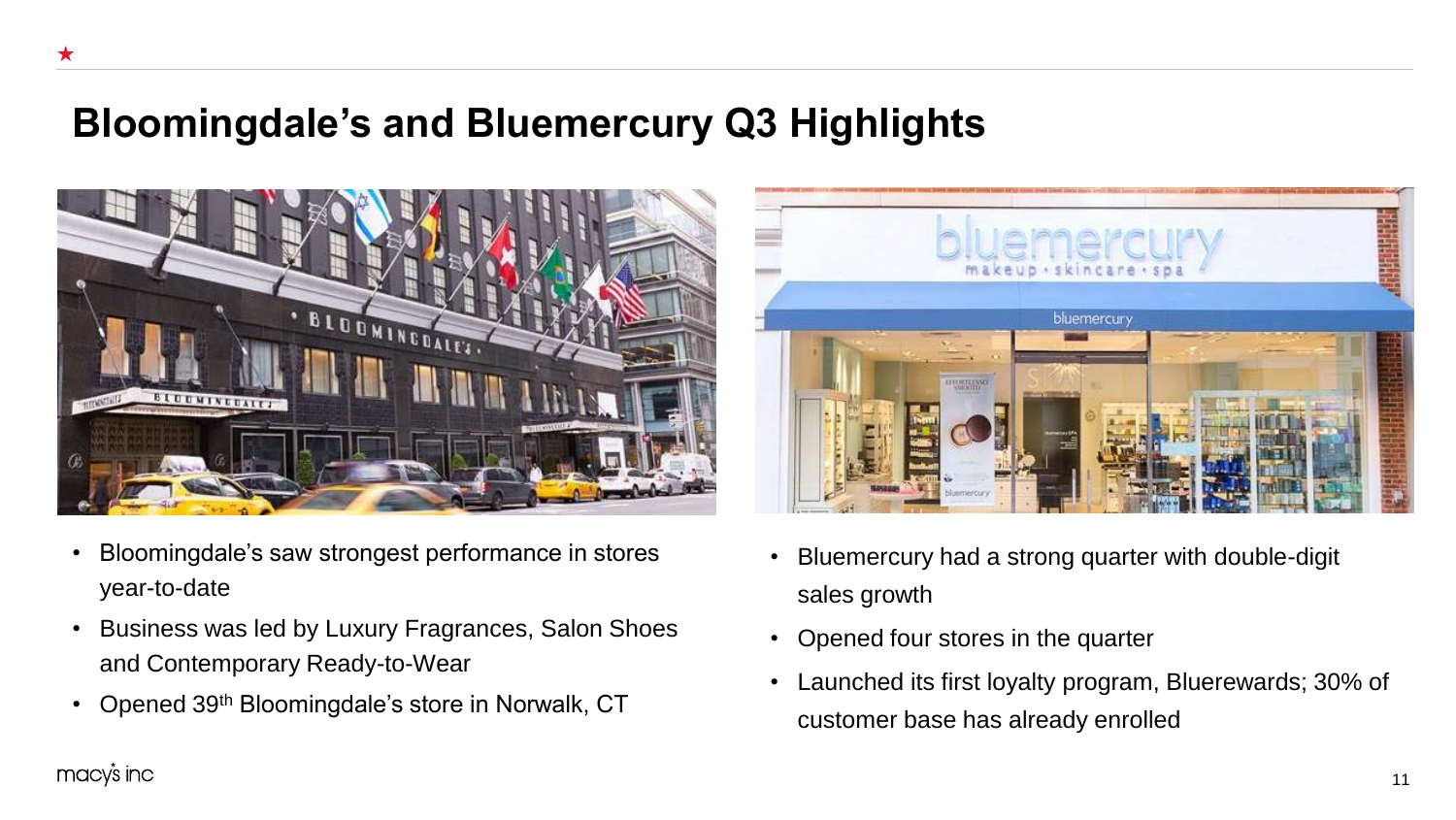# **Guidance**

| in millions except per share figures and percentages        | <b>Updated FY19 Guidance</b>     | <b>Prior FY19 Guidance</b>   |
|-------------------------------------------------------------|----------------------------------|------------------------------|
| <b>Net Sales</b>                                            | Down 2.5% to down 2.0%           | Approximately flat           |
| Comp sales - owned                                          | ~20bps below owned + licensed    | Flat to $+1.0\%$             |
| Comp sales - owned + licensed                               | Down 1.5% to down 1.0%           | Flat to $+1.0\%$             |
| Credit card revenues, net                                   | Approximately \$750              | \$740 to \$765               |
| Gross margin rate                                           | Down moderately for the year     | Down slightly in second half |
| <b>SG&amp;A expense</b>                                     | Dollars slightly below last year | Rate up slightly             |
| Gains on sale of real estate                                | Approximately \$150              | Approximately \$100          |
| <b>Depreciation and amortization</b>                        | Approximately \$975              | Approximately \$975          |
| Interest expense, net                                       | Approximately \$190              | Approximately \$190          |
| Benefit plan income, net                                    | Approximately \$30               | Approximately \$25           |
| <b>Adjusted Diluted EPS</b>                                 | \$2.57 to \$2.77                 | \$2.85 to \$3.05             |
| Adjusted Diluted EPS excluding gains on sale of real estate | \$2.20 to \$2.40                 | \$2.60 to \$2.80             |
| <b>Capital Expenditures</b>                                 | Approximately \$1,000            | Approximately \$1,000        |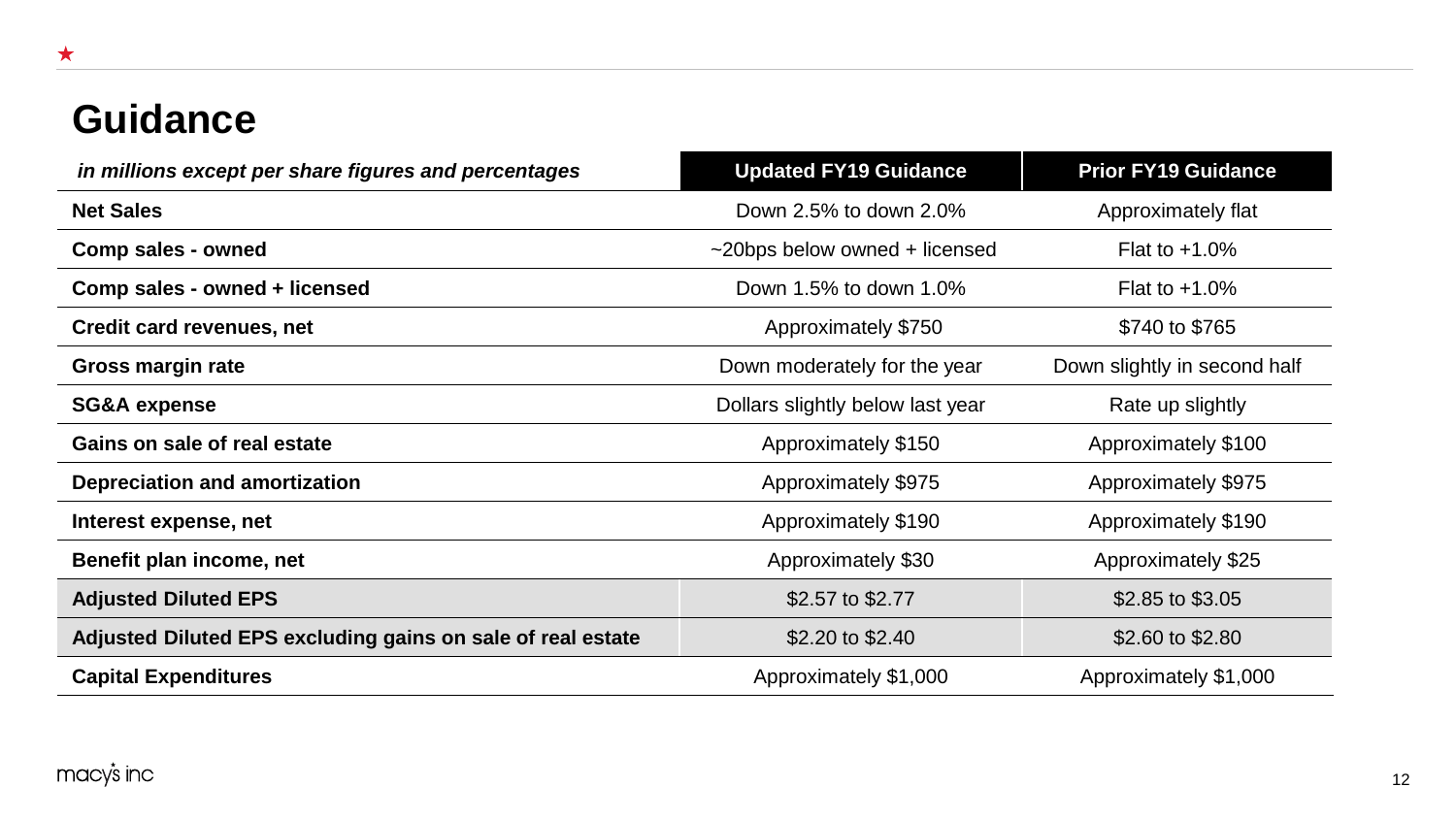### **Confidence in Holiday**

**Expanded gifting assortment** with a "gifts under" strategy that ensures we reach all of our customers with great products at all price points across categories

**Powerful marketing calendar** that addresses the cadence of a shorter holiday season and engaging with both our best and our occasional customers with targeted events

**Stores** are set for the holidays

Enhanced our **digital properties**, including mobile, to both promote online sales and drive in -store activity

On track with our seasonal **recruitment**

Our distribution centers and stores are **ready to deliver flexible, convenient and secure fulfillment options** , wherever our customers are shopping